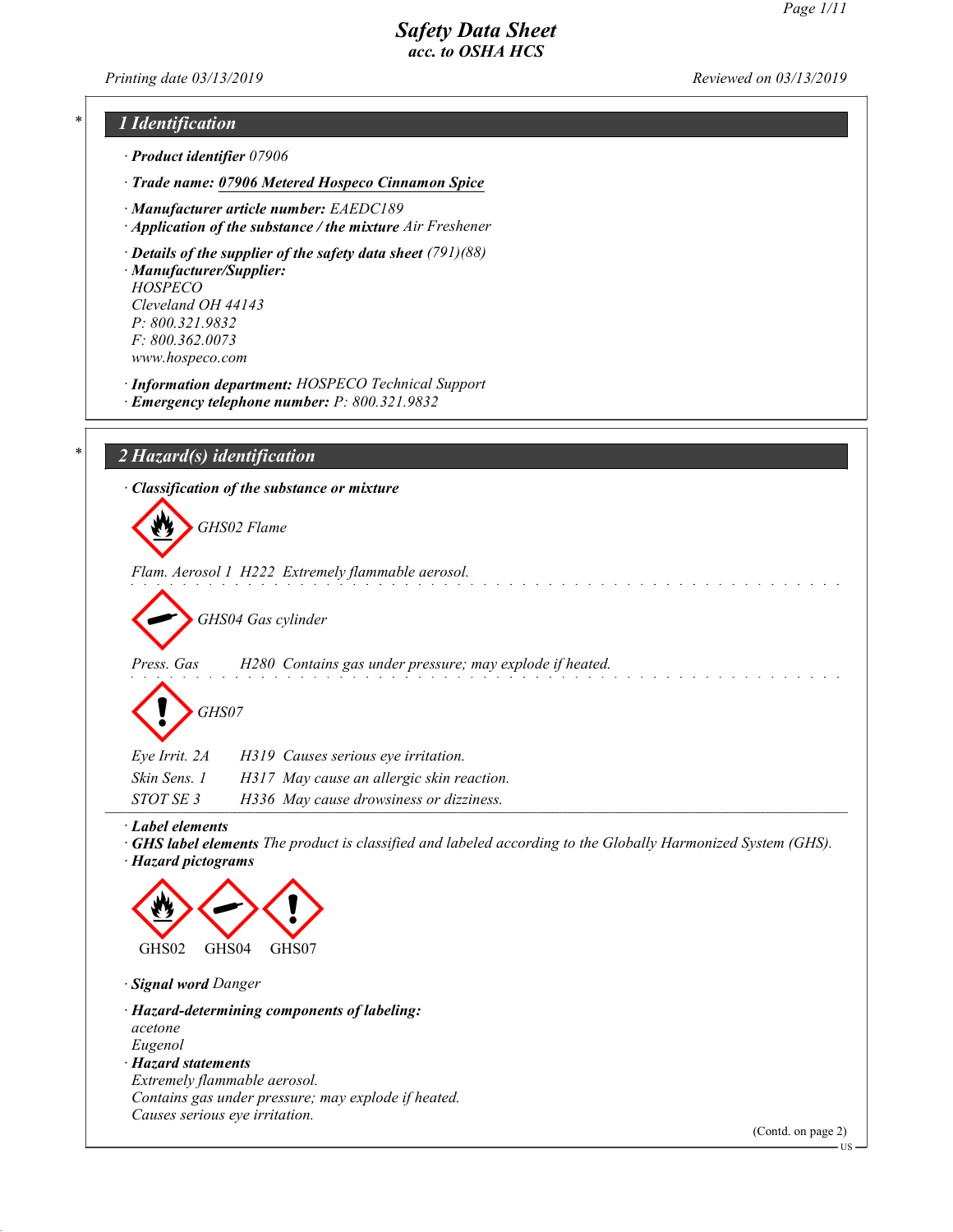US

# Safety Data Sheet acc. to OSHA HCS

Printing date 03/13/2019 Reviewed on 03/13/2019

## Trade name: 07906 Metered Hospeco Cinnamon Spice

|                                                                                                                | (Contd. of page 1) |
|----------------------------------------------------------------------------------------------------------------|--------------------|
| May cause an allergic skin reaction.                                                                           |                    |
| May cause drowsiness or dizziness.                                                                             |                    |
| · Precautionary statements                                                                                     |                    |
| If medical advice is needed, have product container or label at hand.                                          |                    |
| Keep out of reach of children.                                                                                 |                    |
| Read label before use.                                                                                         |                    |
| Keep away from heat/sparks/open flames/hot surfaces. - No smoking.                                             |                    |
| Do not spray on an open flame or other ignition source.                                                        |                    |
| Pressurized container: Do not pierce or burn, even after use.                                                  |                    |
| Avoid breathing dust/fume/gas/mist/vapors/spray                                                                |                    |
| Wash thoroughly after handling.                                                                                |                    |
| Use only outdoors or in a well-ventilated area.                                                                |                    |
| Contaminated work clothing must not be allowed out of the workplace.                                           |                    |
| Wear protective gloves / eye protection / face protection.                                                     |                    |
| If on skin: Wash with plenty of water.                                                                         |                    |
| IF INHALED: Remove person to fresh air and keep comfortable for breathing.                                     |                    |
| If in eyes: Rinse cautiously with water for several minutes. Remove contact lenses, if present and easy to do. |                    |
| Continue rinsing.                                                                                              |                    |
| Call a poison center/doctor if you feel unwell.                                                                |                    |
| Specific treatment (see on this label).                                                                        |                    |
| If skin irritation or rash occurs: Get medical advice/attention.                                               |                    |
| If eye irritation persists: Get medical advice/attention.                                                      |                    |
| Wash contaminated clothing before reuse.                                                                       |                    |
| Store in a well-ventilated place. Keep container tightly closed.                                               |                    |
| Store locked up.                                                                                               |                    |
| Protect from sunlight. Store in a well-ventilated place.                                                       |                    |
| Protect from sunlight. Do not expose to temperatures exceeding 50°C/122°F.                                     |                    |
| Dispose of contents/container in accordance with local/regional/national/international regulations.            |                    |
| · Classification system:                                                                                       |                    |
| $\cdot$ NFPA ratings (scale 0 - 4)                                                                             |                    |
|                                                                                                                |                    |
| $Health = 2$                                                                                                   |                    |
| $Fire = 4$                                                                                                     |                    |
| $Reactivity = 1$                                                                                               |                    |
|                                                                                                                |                    |
| $\cdot$ HMIS-ratings (scale 0 - 4)                                                                             |                    |
| <b>HEALTH</b><br>$\boxed{2}$ Health = 2                                                                        |                    |
| $\boxed{4}$<br>$Fire = 4$<br><b>FIRE</b>                                                                       |                    |
| REACTIVITY 1 $\boxed{$ Reactivity = 1                                                                          |                    |
|                                                                                                                |                    |
| $\cdot$ Other hazards                                                                                          |                    |
| · Results of PBT and vPvB assessment                                                                           |                    |
| $\cdot$ <b>PBT:</b> Not applicable.                                                                            |                    |
| $\cdot$ vPvB: Not applicable.                                                                                  |                    |
|                                                                                                                |                    |
|                                                                                                                |                    |
| 3 Composition/information on ingredients                                                                       |                    |

· Chemical characterization: Mixtures

48.0

· Description: Mixture of the substances listed below with nonhazardous additions.

|                   | · Dangerous components:  |                    |
|-------------------|--------------------------|--------------------|
| $67-64-1$ acetone |                          | $>$ 50-≤100%       |
|                   | 75-28-5 <i>isobutane</i> | >10-≤25%           |
|                   |                          | (Contd. on page 3) |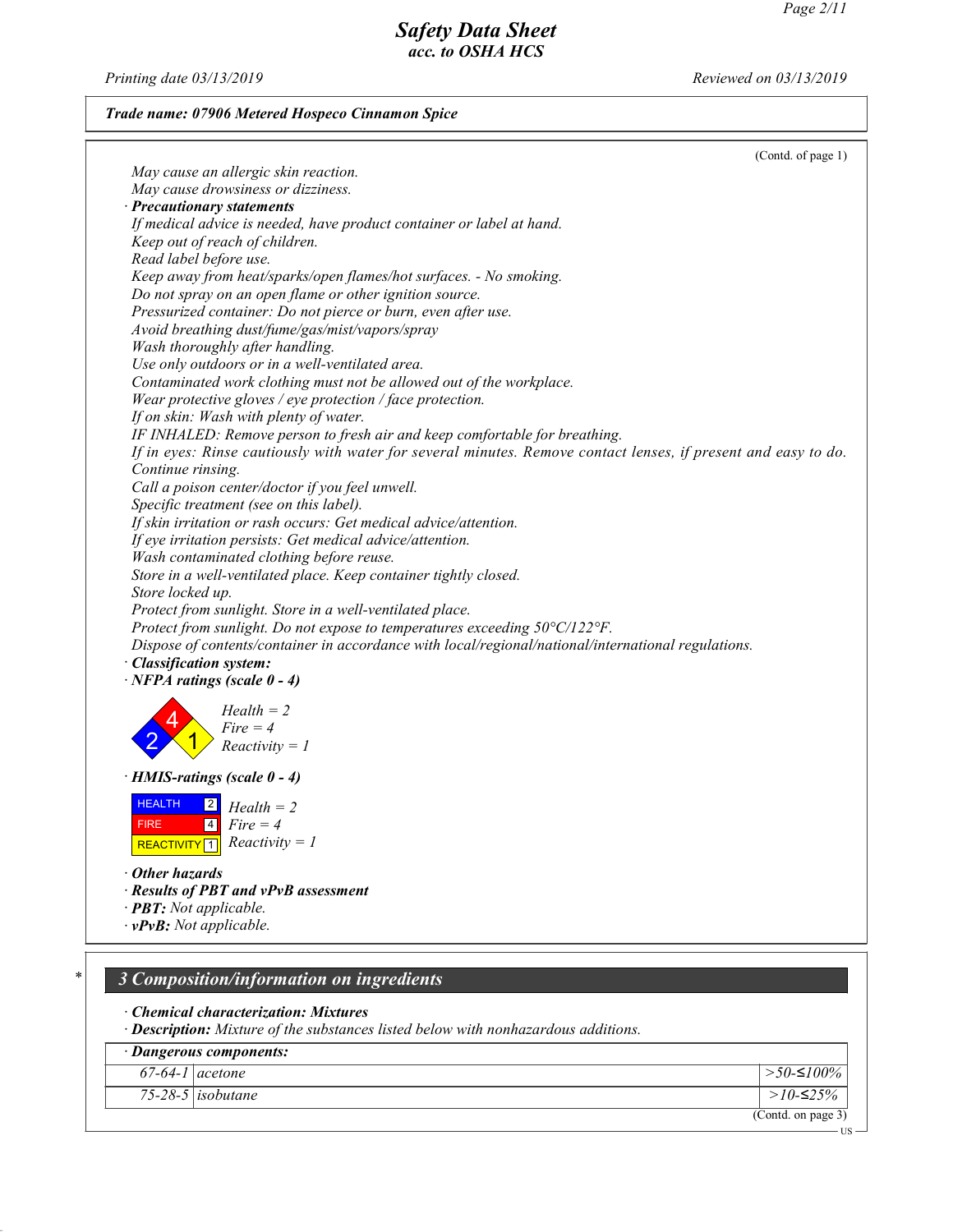US

# Safety Data Sheet acc. to OSHA HCS

Printing date 03/13/2019 Reviewed on 03/13/2019

Trade name: 07906 Metered Hospeco Cinnamon Spice

| 74-98-6 propane<br>106-97-8 <i>butane</i><br>$\leq 2.5\%$ |                                     | (Contd. of page 2)           |
|-----------------------------------------------------------|-------------------------------------|------------------------------|
|                                                           |                                     | $\frac{1}{2.5}$ - $\leq$ 10% |
|                                                           |                                     |                              |
|                                                           | <i>Fragrance Trade Secret (791)</i> | ≤2.5%                        |

## 4 First-aid measures

#### · Description of first aid measures

- · After inhalation:
- Supply fresh air and to be sure call for a doctor.
- In case of unconsciousness place patient stably in side position for transportation.
- · After skin contact: Immediately wash with water and soap and rinse thoroughly.
- · After eye contact:
- Rinse opened eye for several minutes under running water. If symptoms persist, consult a doctor.
- · After swallowing: If symptoms persist consult doctor.
- · Information for doctor:
- · Most important symptoms and effects, both acute and delayed No further relevant information available.
- · Indication of any immediate medical attention and special treatment needed

No further relevant information available.

### 5 Fire-fighting measures

- · Extinguishing media
- · Suitable extinguishing agents:

Use fire-extinguishing media appropriate for surrounding materials. Foam. Dry powder. Carbon dioxide. Water spray. Sand.

- · Special hazards arising from the substance or mixture No further relevant information available.
- · Advice for firefighters
- · Protective equipment: No special measures required.

### \* 6 Accidental release measures

- · Personal precautions, protective equipment and emergency procedures Wear protective equipment. Keep unprotected persons away.
- · Environmental precautions: Do not allow to enter sewers/ surface or ground water.
- · Methods and material for containment and cleaning up: Dispose contaminated material as waste according to item 13. Ensure adequate ventilation.
- · Reference to other sections

48.0

- See Section 7 for information on safe handling. See Section 8 for information on personal protection equipment.
- See Section 13 for disposal information.
- · Protective Action Criteria for Chemicals

| $\cdot$ PAC-1:           |                               |                                        |
|--------------------------|-------------------------------|----------------------------------------|
| $67-64-1$ acetone        |                               | $200$ ppm                              |
|                          | $75-28-5$ isobutane           | $5500*ppm$                             |
|                          | $74-98-6$ propane             | $5500*ppm$                             |
| $\sqrt{106-97-8}$ butane |                               | $5500*ppm$                             |
|                          | 142-90-5 dodecyl methacrylate | $\vert$ 6.9 ppm                        |
|                          |                               | $\overline{(\text{Contd. on page 4})}$ |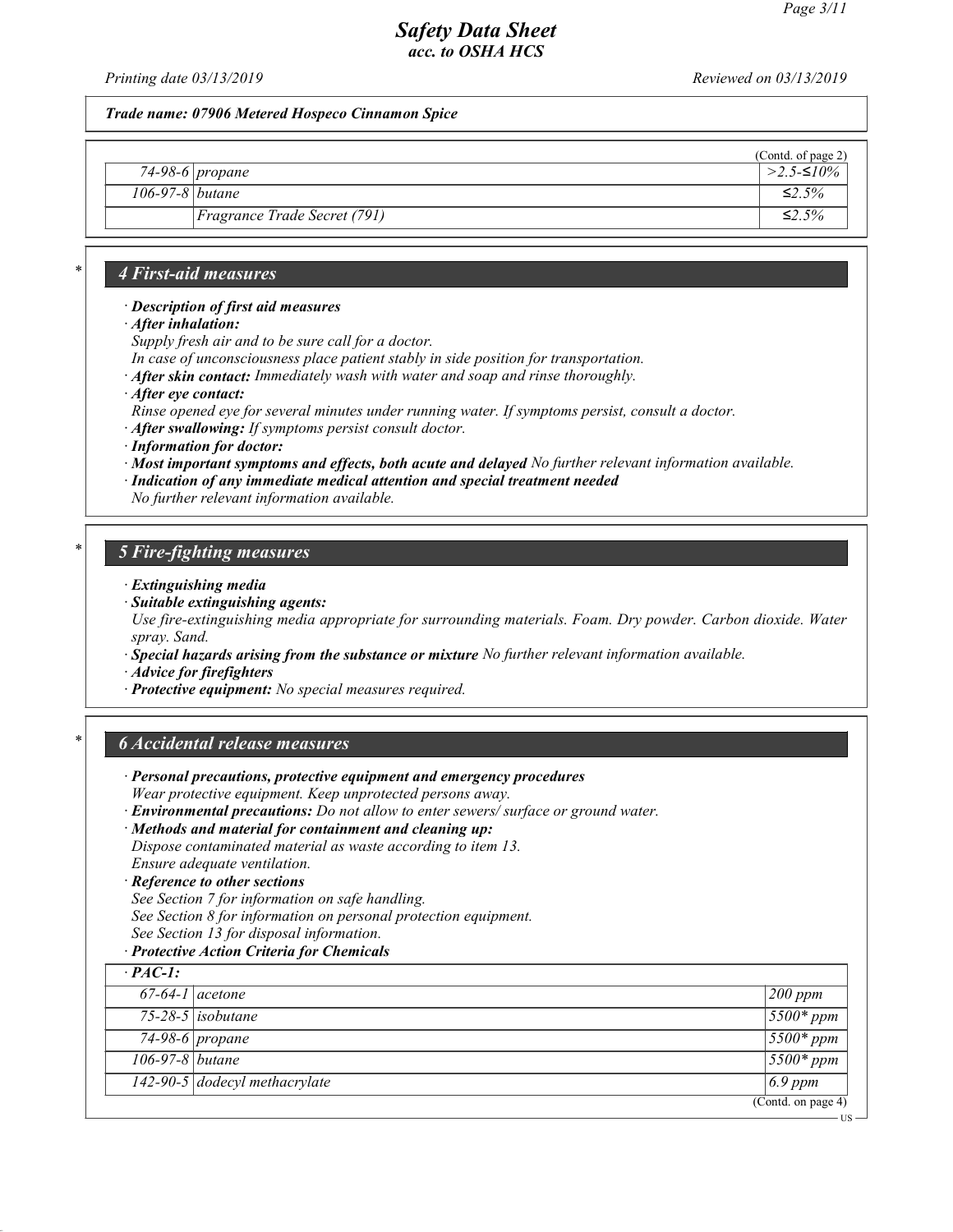Printing date 03/13/2019 **Reviewed on 03/13/2019** Reviewed on 03/13/2019

### Trade name: 07906 Metered Hospeco Cinnamon Spice

|                 |                                 | (Contd. of page 3)               |
|-----------------|---------------------------------|----------------------------------|
|                 | $110-91-8$ morpholine           | $30$ ppm                         |
|                 | $91-64-5$ Coumarin              | $0.88 \; mg/m^3$                 |
|                 | 120-51-4 Benzyl benzoate        | $\overline{5.7 \, mg/m^3}$       |
|                 | 100-51-6 Benzyl alcohol         | $30$ ppm                         |
| $\cdot$ PAC-2:  |                                 |                                  |
|                 | $67-64-1$ acetone               | $3200*ppm$                       |
|                 | $75-28-5$ isobutane             | $17000**$ ppm                    |
|                 | $\overline{74-98-6}$ propane    | $17000**ppm$                     |
| 106-97-8 butane |                                 | $17000**ppm$                     |
|                 | $142-90-5$ dodecyl methacrylate | 76 ppm                           |
|                 | $110-91-8$ morpholine           | $1,300$ ppm                      |
|                 | $91-64-5$ Coumarin              | $\frac{1}{9.7 \text{ mg/m}^3}$   |
|                 | 120-51-4 Benzyl benzoate        | $63$ mg/m <sup>3</sup>           |
|                 | 100-51-6 Benzyl alcohol         | $\overline{52~ppm}$              |
| $\cdot$ PAC-3:  |                                 |                                  |
|                 | $67-64-1$ acetone               | $5700*ppm$                       |
|                 | $75-28-5$ isobutane             | $53000***$ ppm                   |
|                 | $74-98-6$ propane               | $33000***$ ppm                   |
| 106-97-8 butane |                                 | $53000***ppm$                    |
|                 | 142-90-5 dodecyl methacrylate   | $460$ ppm                        |
|                 | $110-91-8$ morpholine           | $8000**ppm$                      |
|                 | $91-64-5$ Coumarin              | $\frac{58}{m}$ mg/m <sup>3</sup> |
|                 | 120-51-4 Benzyl benzoate        | $\frac{380 \text{ mg/m}^3}{ }$   |
|                 | $100-51-6$ Benzyl alcohol       | $740$ ppm                        |

# 7 Handling and storage

· Handling:

· Precautions for safe handling Ensure good ventilation/exhaustion at the workplace.

· Information about protection against explosions and fires:

Do not spray on a naked flame or any incandescent material.

Keep ignition sources away - Do not smoke.

Pressurized container: protect from sunlight and do not expose to temperatures exceeding 50°C, i.e. electric lights. Do not pierce or burn, even after use.

· Conditions for safe storage, including any incompatibilities

· Storage:

48.0

· Requirements to be met by storerooms and receptacles:

Observe official regulations on storing packagings with pressurized containers.

· Information about storage in one common storage facility: Not required.

· Further information about storage conditions: Keep receptacle tightly sealed.

· Specific end use(s) No further relevant information available.

\* 8 Exposure controls/personal protection

· Additional information about design of technical systems: No further data; see item 7.

(Contd. on page 5)

US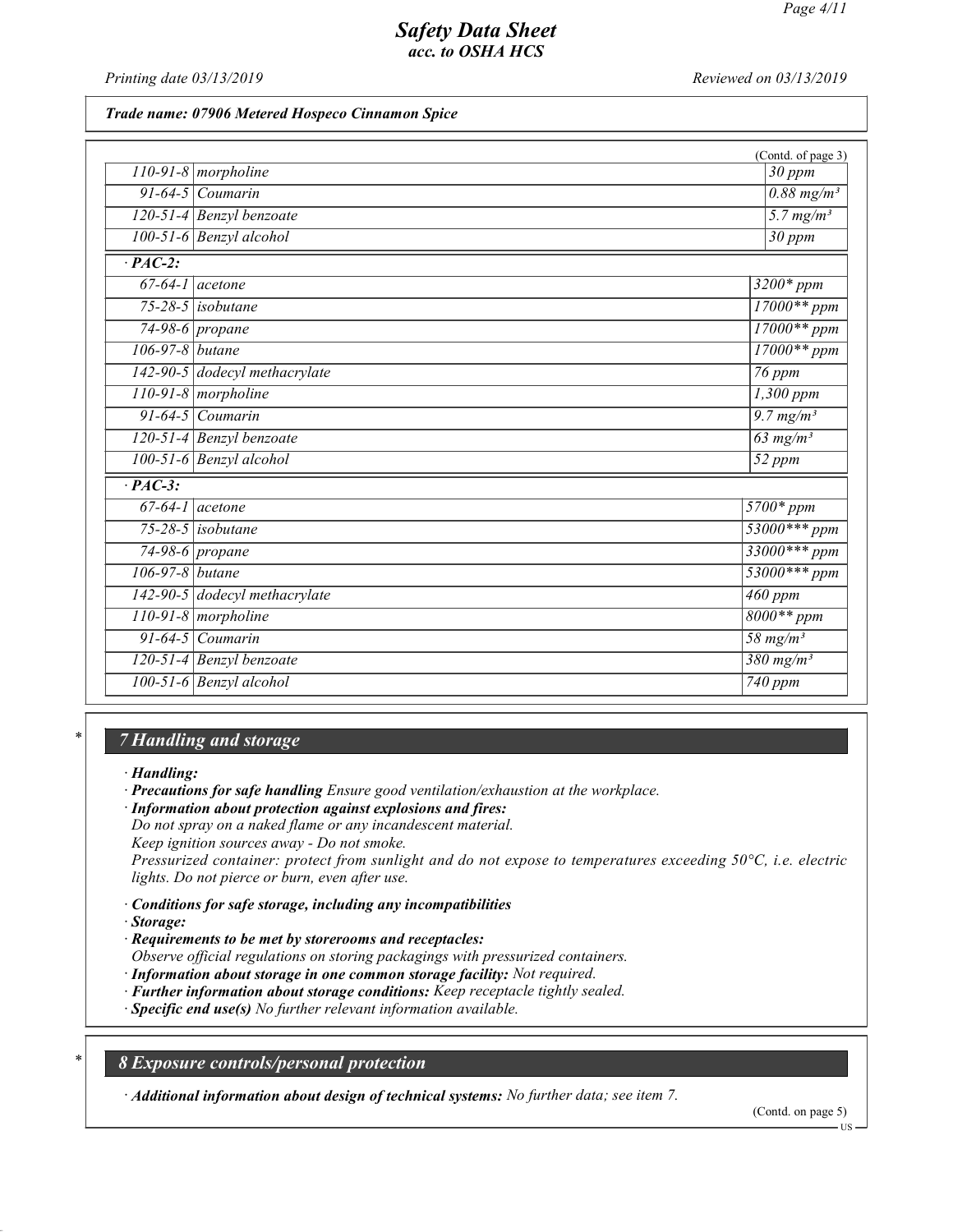Printing date 03/13/2019 Reviewed on 03/13/2019

48.0

# Trade name: 07906 Metered Hospeco Cinnamon Spice (Contd. of page 4) · Control parameters · Components with limit values that require monitoring at the workplace: The following constituents are the only constituents of the product which have a PEL, TLV or other recommended exposure limit. At this time, the remaining constituent has no known exposure limits. 67-64-1 acetone PEL Long-term value: 2400 mg/m<sup>3</sup>, 1000 ppm REL Long-term value: 590 mg/m<sup>3</sup>, 250 ppm TLV Short-term value:  $1187 \text{ mg/m}^3$ , 500 ppm Long-term value:  $594$  mg/m<sup>3</sup>,  $250$  ppm BEI 75-28-5 isobutane TLV Short-term value:  $2370$  mg/m<sup>3</sup>, 1000 ppm (EX) 74-98-6 propane PEL Long-term value: 1800 mg/m<sup>3</sup>, 1000 ppm REL Long-term value:  $1800$  mg/m<sup>3</sup>, 1000 ppm  $TLV$  refer to Appendix F inTLVs&BEIs book; D, EX 106-97-8 butane REL Long-term value: 1900 mg/m<sup>3</sup>, 800 ppm TLV Short-term value:  $2370$  mg/m<sup>3</sup>, 1000 ppm (EX) · Ingredients with biological limit values: 67-64-1 acetone  $BEI$  50 mg/L Medium: urine Time: end of shift Parameter: Acetone (nonspecific) · Additional information: The lists that were valid during the creation were used as basis. · Exposure controls · Personal protective equipment: · General protective and hygienic measures: Keep away from foodstuffs, beverages and feed. Immediately remove all soiled and contaminated clothing. Wash hands before breaks and at the end of work. Avoid contact with the eyes. Avoid contact with the eyes and skin. · Breathing equipment: In case of brief exposure or low pollution use respiratory filter device. In case of intensive or longer exposure use respiratory protective device that is independent of circulating air. · Protection of hands: Protective gloves The glove material has to be impermeable and resistant to the product/ the substance/ the preparation. Due to missing tests no recommendation to the glove material can be given for the product/ the preparation/ the chemical mixture.

(Contd. on page 6)

US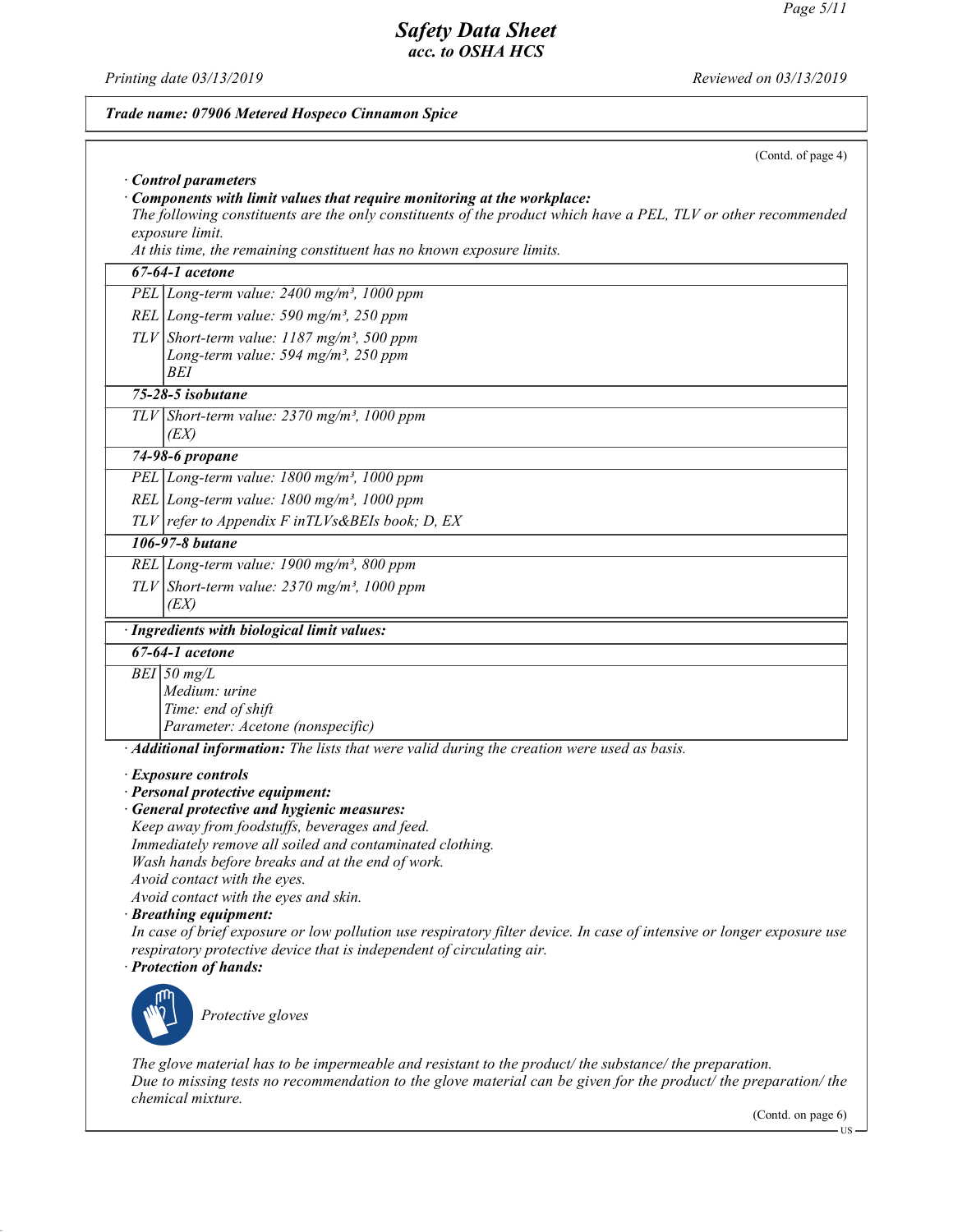Printing date  $03/13/2019$  Reviewed on  $03/13/2019$ 

### Trade name: 07906 Metered Hospeco Cinnamon Spice

(Contd. of page 5)

Selection of the glove material on consideration of the penetration times, rates of diffusion and the degradation · Material of gloves

The selection of the suitable gloves does not only depend on the material, but also on further marks of quality and varies from manufacturer to manufacturer. As the product is a preparation of several substances, the resistance of the glove material can not be calculated in advance and has therefore to be checked prior to the application. Penetration time of glove material

The exact break through time has to be found out by the manufacturer of the protective gloves and has to be observed.

- · Eye protection:
- Safety glasses



48.0

Tightly sealed goggles

# 9 Physical and chemical properties

| · Information on basic physical and chemical properties<br><b>General Information</b> |                                                                                               |
|---------------------------------------------------------------------------------------|-----------------------------------------------------------------------------------------------|
| $\cdot$ Appearance:                                                                   |                                                                                               |
| Form:                                                                                 | Aerosol                                                                                       |
| Color:                                                                                | According to product specification                                                            |
| $\cdot$ Odor:                                                                         | Characteristic                                                                                |
| · Odor threshold:                                                                     | Not determined                                                                                |
| $\cdot$ pH-value:                                                                     | Not determined.                                                                               |
| $\cdot$ Change in condition                                                           |                                                                                               |
| <b>Melting point/Melting range:</b>                                                   | $-94.7 °C (-138.5 °F)$                                                                        |
| <b>Boiling point/Boiling range:</b>                                                   | $-44$ °C (-47.2 °F)                                                                           |
| · Flash point:                                                                        | $< 0$ °C (<32 °F)                                                                             |
| · Flammability (solid, gaseous):                                                      | Not applicable.                                                                               |
| · Ignition temperature:                                                               | 460 °C (860 °F)                                                                               |
| · Decomposition temperature:                                                          | Not determined.                                                                               |
| · Auto igniting:                                                                      | Product is not selfigniting.                                                                  |
| · Danger of explosion:                                                                | Product is not explosive. However, formation of explosive air/vapor<br>mixtures are possible. |
| · Explosion limits:                                                                   |                                                                                               |
| Lower:                                                                                | $1.8$ Vol $\%$                                                                                |
| <b>Upper:</b>                                                                         | $13$ Vol $\%$                                                                                 |
| $\cdot$ Vapor pressure at 20 °C (68 °F):                                              | 3,000 hPa (2,250.2 mm Hg)                                                                     |
| $\cdot$ Density:                                                                      | Not determined.                                                                               |
| $\cdot$ Relative density                                                              | Not determined.                                                                               |
| $\cdot$ <i>Vapor density</i>                                                          | Not determined.                                                                               |
| $\cdot$ Evaporation rate                                                              | Not applicable.                                                                               |
| · Solubility in / Miscibility with                                                    |                                                                                               |
| Water:                                                                                | Not miscible or difficult to mix.                                                             |
|                                                                                       | (Contd. on page 7)                                                                            |

US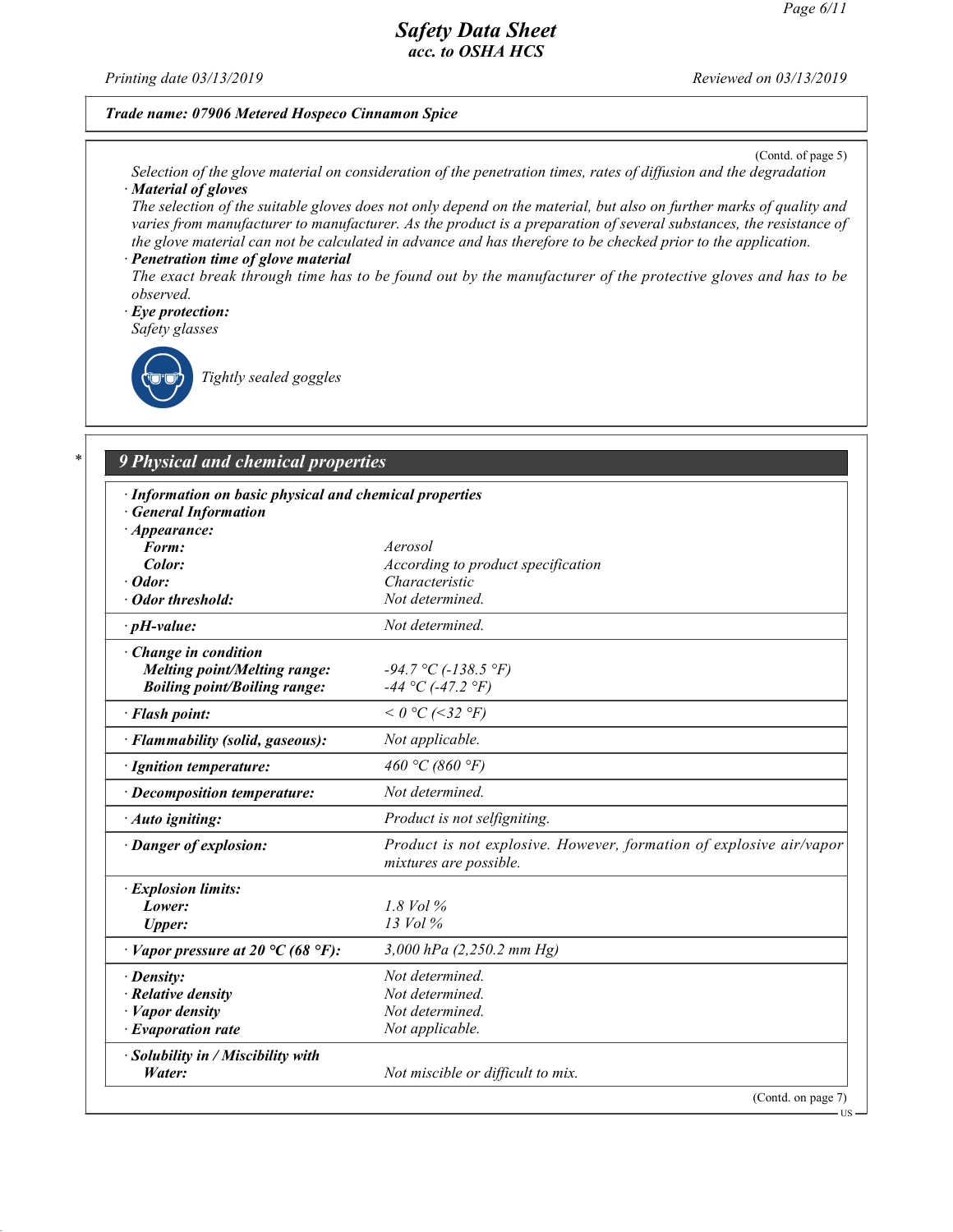Printing date 03/13/2019 Reviewed on 03/13/2019

Trade name: 07906 Metered Hospeco Cinnamon Spice

|                                                            |                                            | (Contd. of page $6$ ) |
|------------------------------------------------------------|--------------------------------------------|-----------------------|
| · Partition coefficient (n-octanol/water): Not determined. |                                            |                       |
| $\cdot$ <i>Viscosity:</i>                                  |                                            |                       |
| Dynamic:                                                   | Not determined.                            |                       |
| Kinematic:                                                 | Not determined.                            |                       |
| · Solvent content:                                         |                                            |                       |
| Organic solvents:                                          | 83.8%                                      |                       |
| <b>VOC</b> content:                                        | $26.05\%$                                  |                       |
|                                                            | $16.0$ g/l / 0.13 lb/gal                   |                       |
| <i>Solids content:</i>                                     | $3.8\%$                                    |                       |
| $\cdot$ Other information                                  | No further relevant information available. |                       |

### 10 Stability and reactivity

· Reactivity No further relevant information available.

· Chemical stability

- · Thermal decomposition / conditions to be avoided: No decomposition if used according to specifications.
- · Possibility of hazardous reactions No dangerous reactions known.
- · Conditions to avoid No further relevant information available.
- · Incompatible materials: No further relevant information available.
- · Hazardous decomposition products: No dangerous decomposition products known.

### 11 Toxicological information

· Information on toxicological effects

· Acute toxicity:

· LD/LC50 values that are relevant for classification:

#### 67-64-1 acetone

Oral LD50 5,800 mg/kg (rat)

Dermal  $LD50$  20,000 mg/kg (rabbit)

#### · Primary irritant effect:

· on the skin: No irritant effect.

· on the eye: Irritating effect.

· Sensitization: Sensitization possible through skin contact.

· Additional toxicological information:

The product shows the following dangers according to internally approved calculation methods for preparations: Irritant

#### · Carcinogenic categories

#### · IARC (International Agency for Research on Cancer)

 $97-53-0$  Eugenol 3

 $110-91-8$  morpholine  $\frac{3}{3}$ 

91-64-5 Coumarin  $\frac{3}{3}$ 

48.0

· NTP (National Toxicology Program)

None of the ingredients is listed.

(Contd. on page 8)

US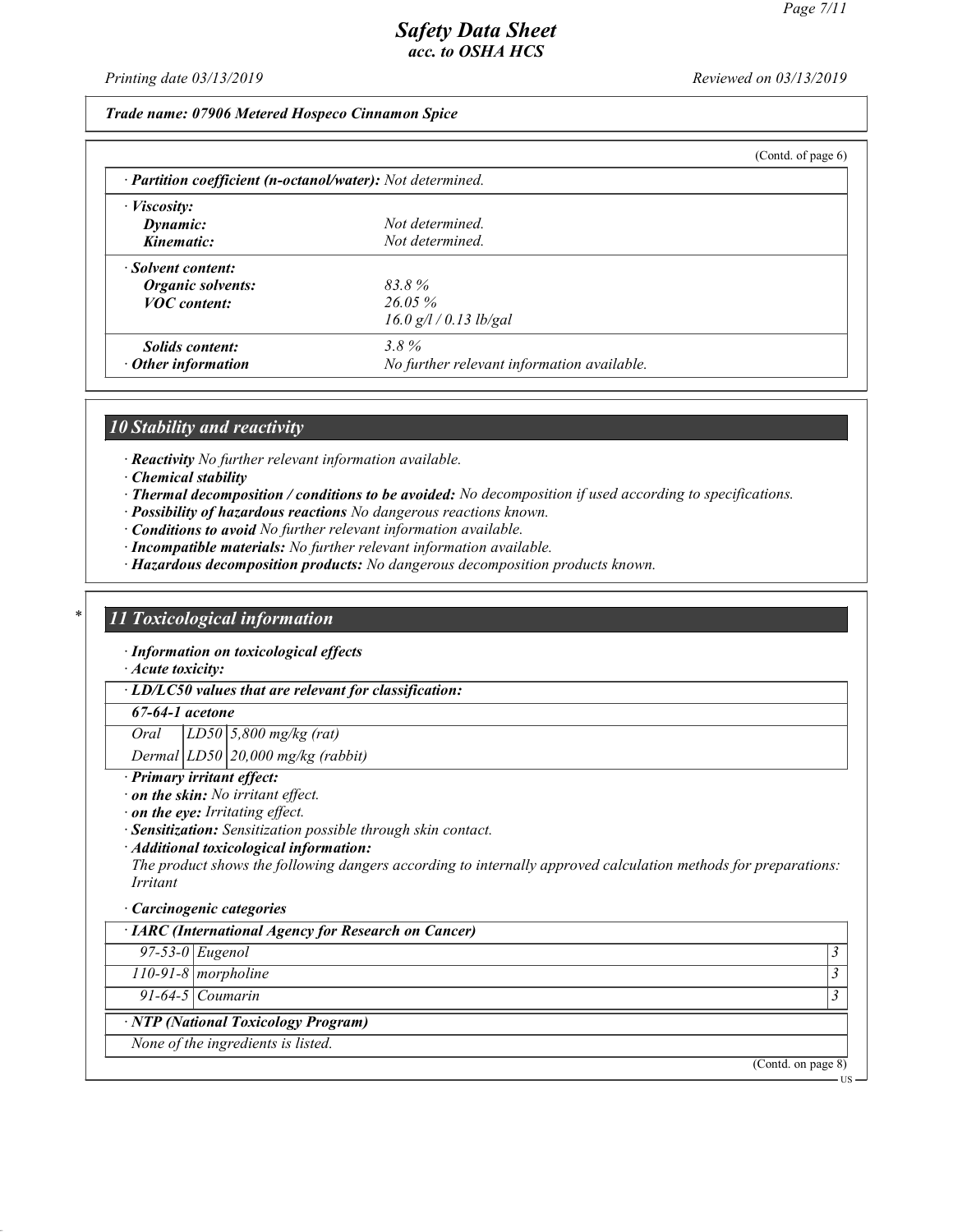Printing date  $03/13/2019$  Reviewed on  $03/13/2019$ 

Trade name: 07906 Metered Hospeco Cinnamon Spice

(Contd. of page 7)

· OSHA-Ca (Occupational Safety & Health Administration)

None of the ingredients is listed.

# 12 Ecological information

- · Toxicity
- · Aquatic toxicity: No further relevant information available.
- · Persistence and degradability No further relevant information available.
- · Behavior in environmental systems:
- · Bioaccumulative potential No further relevant information available.
- · Mobility in soil No further relevant information available.
- · Results of PBT and vPvB assessment
- · PBT: Not applicable.
- · vPvB: Not applicable.
- · Other adverse effects No further relevant information available.

### 13 Disposal considerations

· Uncleaned packagings:

48.0

· Recommendation: Disposal must be made according to official regulations.

| · UN-Number                    |                     |  |
|--------------------------------|---------------------|--|
| · DOT, IMDG, IATA              | <b>UN1950</b>       |  |
| · UN proper shipping name      |                     |  |
| $\cdot$ DOT                    | Aerosols, flammable |  |
| $\cdot$ IMDG                   | <b>AEROSOLS</b>     |  |
| $\cdot$ IATA                   | AEROSOLS, flammable |  |
| · Transport hazard class(es)   |                     |  |
| $\cdot$ DOT                    |                     |  |
| $\cdot$ Class<br>$\cdot$ Label | 2.1<br>2.1          |  |
| $\cdot$ IMDG, IATA             |                     |  |
|                                |                     |  |
| $\cdot$ Class                  | 2.1                 |  |
| $\cdot$ Label                  | 2.1                 |  |
| · Packing group                |                     |  |
| · DOT, IMDG, IATA              | not regulated       |  |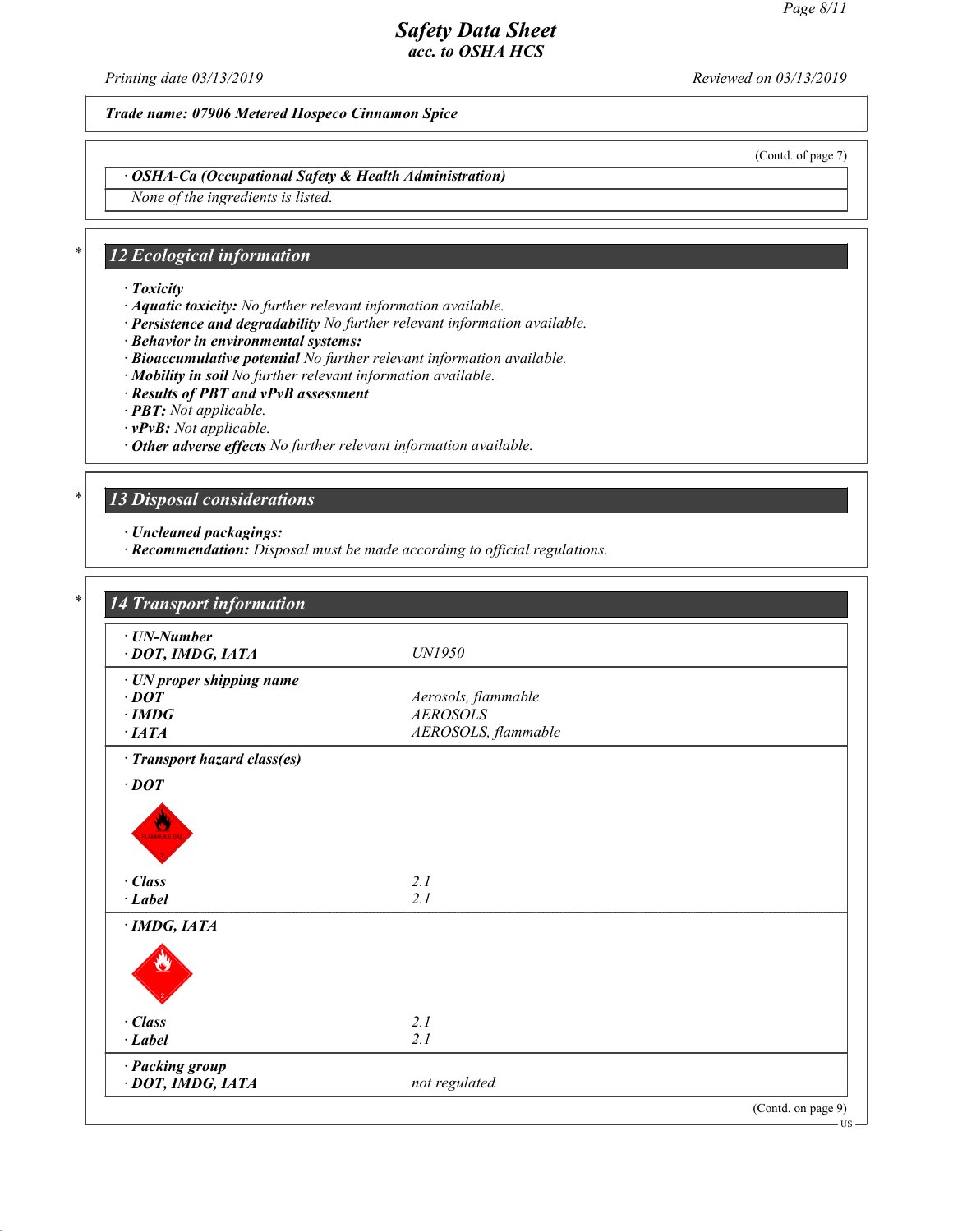US

# Safety Data Sheet acc. to OSHA HCS

Printing date 03/13/2019 Reviewed on 03/13/2019

Trade name: 07906 Metered Hospeco Cinnamon Spice

|                                                       | (Contd. of page 8)                                                                                                                                                                                                                                                                                                                                                                                                                                                       |
|-------------------------------------------------------|--------------------------------------------------------------------------------------------------------------------------------------------------------------------------------------------------------------------------------------------------------------------------------------------------------------------------------------------------------------------------------------------------------------------------------------------------------------------------|
| · Environmental hazards:<br>$\cdot$ Marine pollutant: | N <sub>o</sub>                                                                                                                                                                                                                                                                                                                                                                                                                                                           |
| · Special precautions for user                        | Warning: Gases                                                                                                                                                                                                                                                                                                                                                                                                                                                           |
| · Danger code (Kemler):                               |                                                                                                                                                                                                                                                                                                                                                                                                                                                                          |
| · EMS Number:                                         | $F$ -D,S-U                                                                                                                                                                                                                                                                                                                                                                                                                                                               |
| · Stowage Code                                        | SW22 For AEROSOLS with a maximum capacity of 1 litre: Category                                                                                                                                                                                                                                                                                                                                                                                                           |
| · Segregation Code                                    | A. For AEROSOLS with a capacity above 1 litre: Category B. For<br>WASTE AEROSOLS: Category C, Clear of living quarters.<br>SG69 For AEROSOLS with a maximum capacity of 1 litre:<br>Segregation as for class 9. Stow "separated from" class 1 except for<br>division 1.4. For AEROSOLS with a capacity above 1 litre:<br>Segregation as for the appropriate subdivision of class 2. For<br>WASTE AEROSOLS: Segregation as for the appropriate subdivision<br>of class 2. |
| Transport in bulk according to Annex II of            |                                                                                                                                                                                                                                                                                                                                                                                                                                                                          |
| <b>MARPOL73/78 and the IBC Code</b>                   | Not applicable.                                                                                                                                                                                                                                                                                                                                                                                                                                                          |
| · Transport/Additional information:                   |                                                                                                                                                                                                                                                                                                                                                                                                                                                                          |
| $\cdot$ DOT                                           |                                                                                                                                                                                                                                                                                                                                                                                                                                                                          |
| • Quantity limitations                                | On passenger aircraft/rail: 75 kg                                                                                                                                                                                                                                                                                                                                                                                                                                        |
|                                                       | On cargo aircraft only: 150 kg                                                                                                                                                                                                                                                                                                                                                                                                                                           |
| $\cdot$ IMDG                                          |                                                                                                                                                                                                                                                                                                                                                                                                                                                                          |
| $\cdot$ Limited quantities (LQ)                       | II.                                                                                                                                                                                                                                                                                                                                                                                                                                                                      |
| $\cdot$ Excepted quantities (EQ)                      | $Code$ $E0$                                                                                                                                                                                                                                                                                                                                                                                                                                                              |
|                                                       | Not permitted as Excepted Quantity                                                                                                                                                                                                                                                                                                                                                                                                                                       |
| · UN "Model Regulation":                              | <b>UN 1950 AEROSOLS, 2.1</b>                                                                                                                                                                                                                                                                                                                                                                                                                                             |

# 15 Regulatory information

48.0

· Safety, health and environmental regulations/legislation specific for the substance or mixture · Sara

| · Section 355 (extremely hazardous substances): |                                                    |  |  |
|-------------------------------------------------|----------------------------------------------------|--|--|
|                                                 | None of the ingredients is listed.                 |  |  |
|                                                 | · Section 313 (Specific toxic chemical listings):  |  |  |
|                                                 | None of the ingredients is listed.                 |  |  |
|                                                 | · TSCA (Toxic Substances Control Act):             |  |  |
|                                                 | $67-64-1$ acetone                                  |  |  |
|                                                 | $\overline{75-28-5}$ isobutane                     |  |  |
|                                                 | $\sqrt{74-98-6}$ propane                           |  |  |
| 106-97-8 butane                                 |                                                    |  |  |
|                                                 | 25265-71-8 Dipropylene glycol (isomer unspecified) |  |  |
|                                                 | $\overline{97-53}$ -0   Eugenol                    |  |  |
|                                                 | $142-90-5$ dodecyl methacrylate                    |  |  |
|                                                 | $110-91-8$ morpholine                              |  |  |
|                                                 | $91-64-5$ Coumarin                                 |  |  |
|                                                 | (Contd. on page 10)                                |  |  |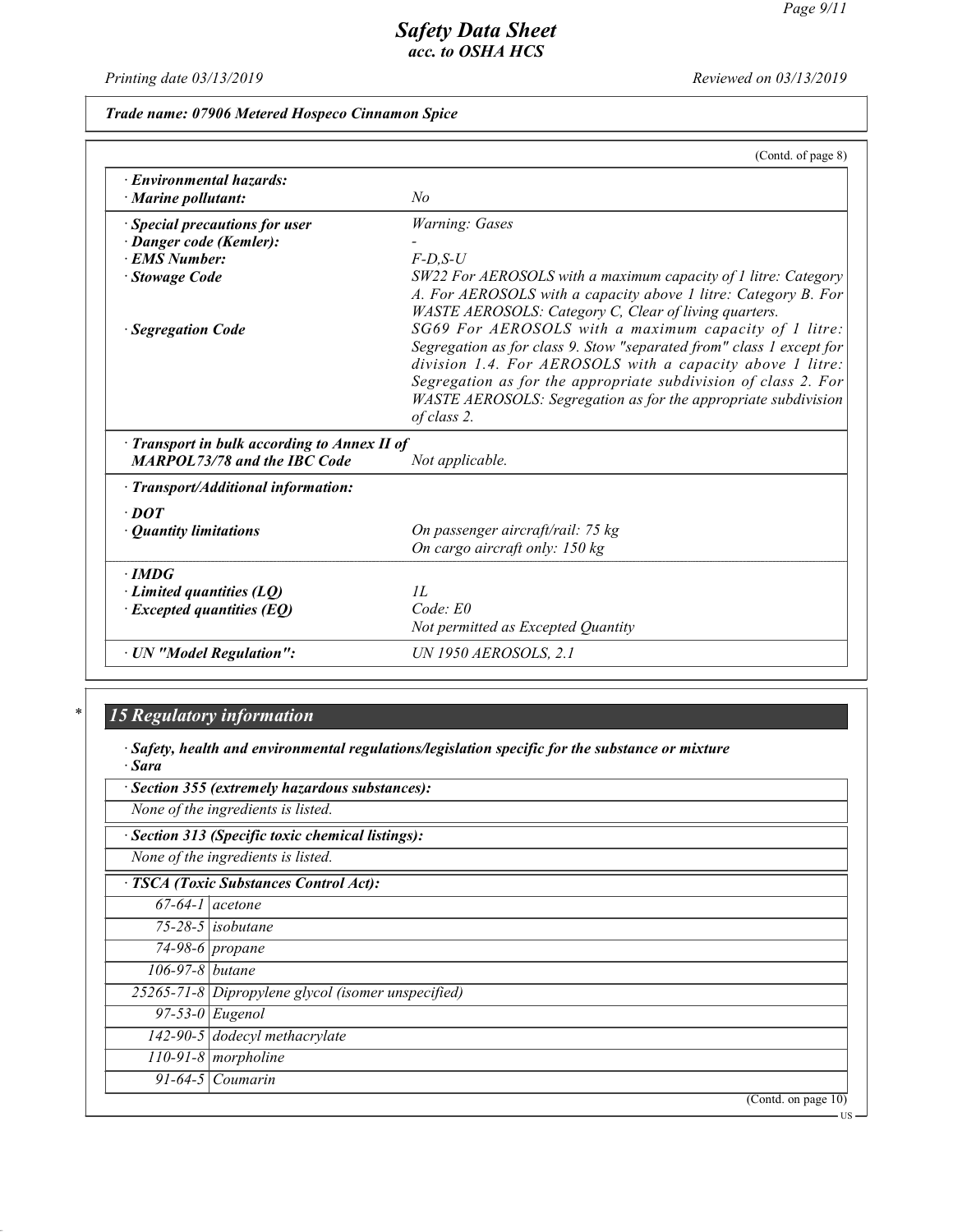Printing date  $03/13/2019$  Reviewed on  $03/13/2019$ 

#### Trade name: 07906 Metered Hospeco Cinnamon Spice

|                                  | (Contd. of page $9$ )                                       |
|----------------------------------|-------------------------------------------------------------|
|                                  | $104 - 55 - 2$ cinnamaldehyde                               |
|                                  | $97-54-1$ <i>Isoeugenol</i>                                 |
|                                  | $120-51-4$ Benzyl benzoate                                  |
|                                  | 104-54-1 Cinnamyl alcohol                                   |
|                                  | 100-51-6 Benzyl alcohol                                     |
| $106-24-1$ Geraniol              |                                                             |
|                                  | · TSCA new (21st Century Act) (Substances not listed)       |
|                                  | Fragrance Trade Secret (791)                                |
| · Proposition 65                 |                                                             |
|                                  | <b>Chemicals known to cause cancer:</b>                     |
|                                  | None of the ingredients is listed.                          |
|                                  | Chemicals known to cause reproductive toxicity for females: |
|                                  | None of the ingredients is listed.                          |
|                                  | Chemicals known to cause reproductive toxicity for males:   |
|                                  | None of the ingredients is listed.                          |
|                                  | Chemicals known to cause developmental toxicity:            |
|                                  | None of the ingredients is listed.                          |
| · Carcinogenic categories        |                                                             |
|                                  | · EPA (Environmental Protection Agency)                     |
| $67-64-1$ acetone                |                                                             |
|                                  | · TLV (Threshold Limit Value established by ACGIH)          |
| $67-64-1$ acetone                | A4                                                          |
| $\overline{110-91-8}$ morpholine | A4                                                          |

· NIOSH-Ca (National Institute for Occupational Safety and Health)

None of the ingredients is listed.

· GHS label elements The product is classified and labeled according to the Globally Harmonized System (GHS). · Hazard pictograms



· Signal word Danger

48.0

· Hazard-determining components of labeling: acetone Eugenol · Hazard statements Extremely flammable aerosol. Contains gas under pressure; may explode if heated. Causes serious eye irritation. May cause an allergic skin reaction. May cause drowsiness or dizziness. · Precautionary statements If medical advice is needed, have product container or label at hand. Keep out of reach of children. Read label before use.

(Contd. on page 11)

US